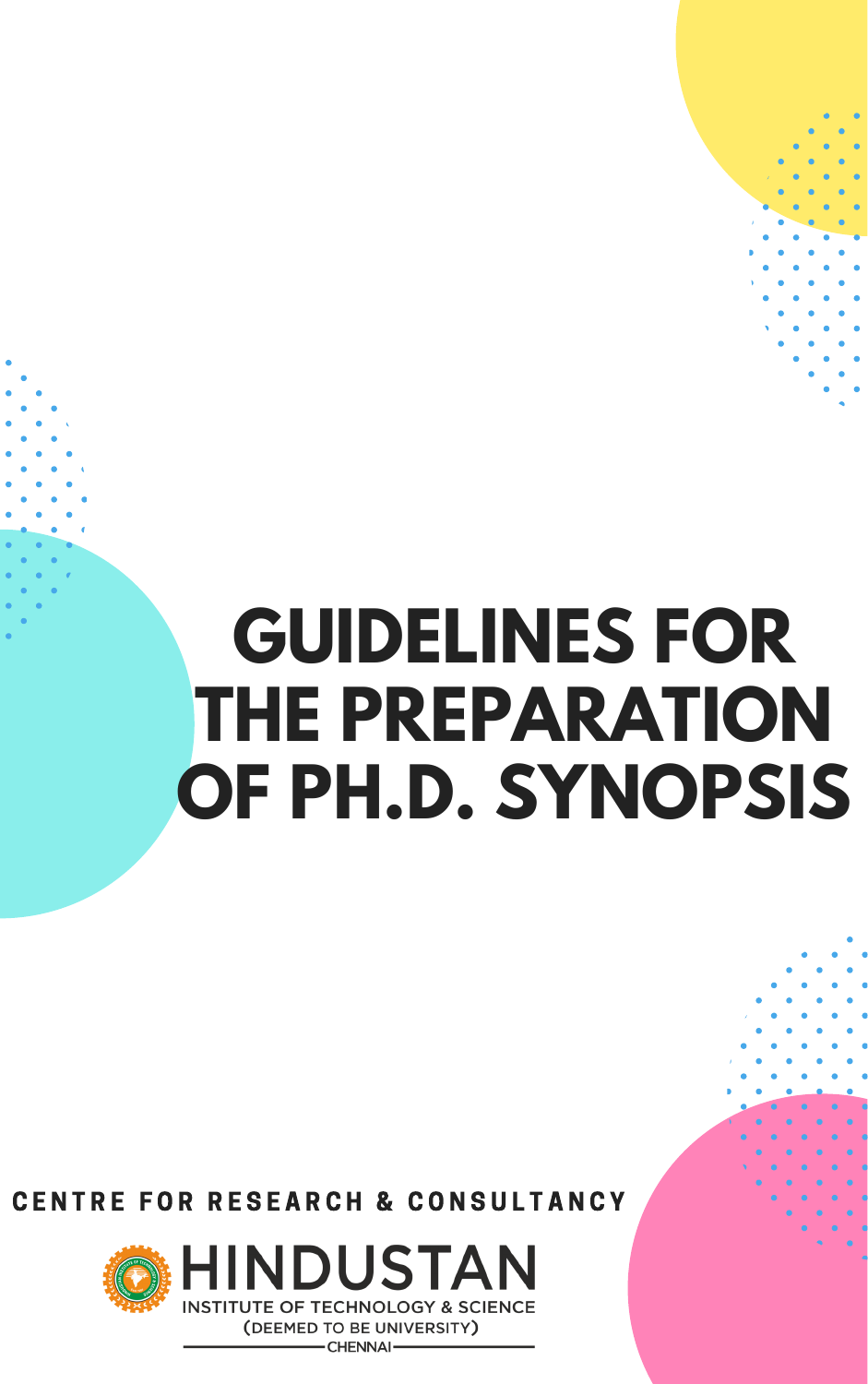The synopsis should not exceed 15 pages of typed matter reckoned from the cover page to the last page including the list of publications. The sequence in which the synopsis should be arranged is as follows with references and list of publications in separate page.

#### **COVER PAGE**

#### **1 INTRODUCTION**

#### **2 REVIEW OF LITERATURE**

#### **2.1 RESEARCH GAP**

#### **2.2 OBJECTIVES / HYPOTHESIS**

### **3 MATERIALS AND METHODS / RESEARCH DESIGN / RESEARCH METHODOLOGY** (Suitable title can be selected)

#### **4 RESULTS AND DISCUSSION**

#### **5 CONCLUSIONS**

#### **6 FUTURE DIRECTIONS**

#### **BIBLIOGRAPHY / REFERENCES**

#### **ANNEXURE**

#### **LIST OF PUBLICATIONS**

Only those Publications arising out of the research work reported in the Thesis should be included in the List of Publications. They should be:

- (a) Those presented and published in Conference with a referee system.
- (b)Those published in peer reviewed journals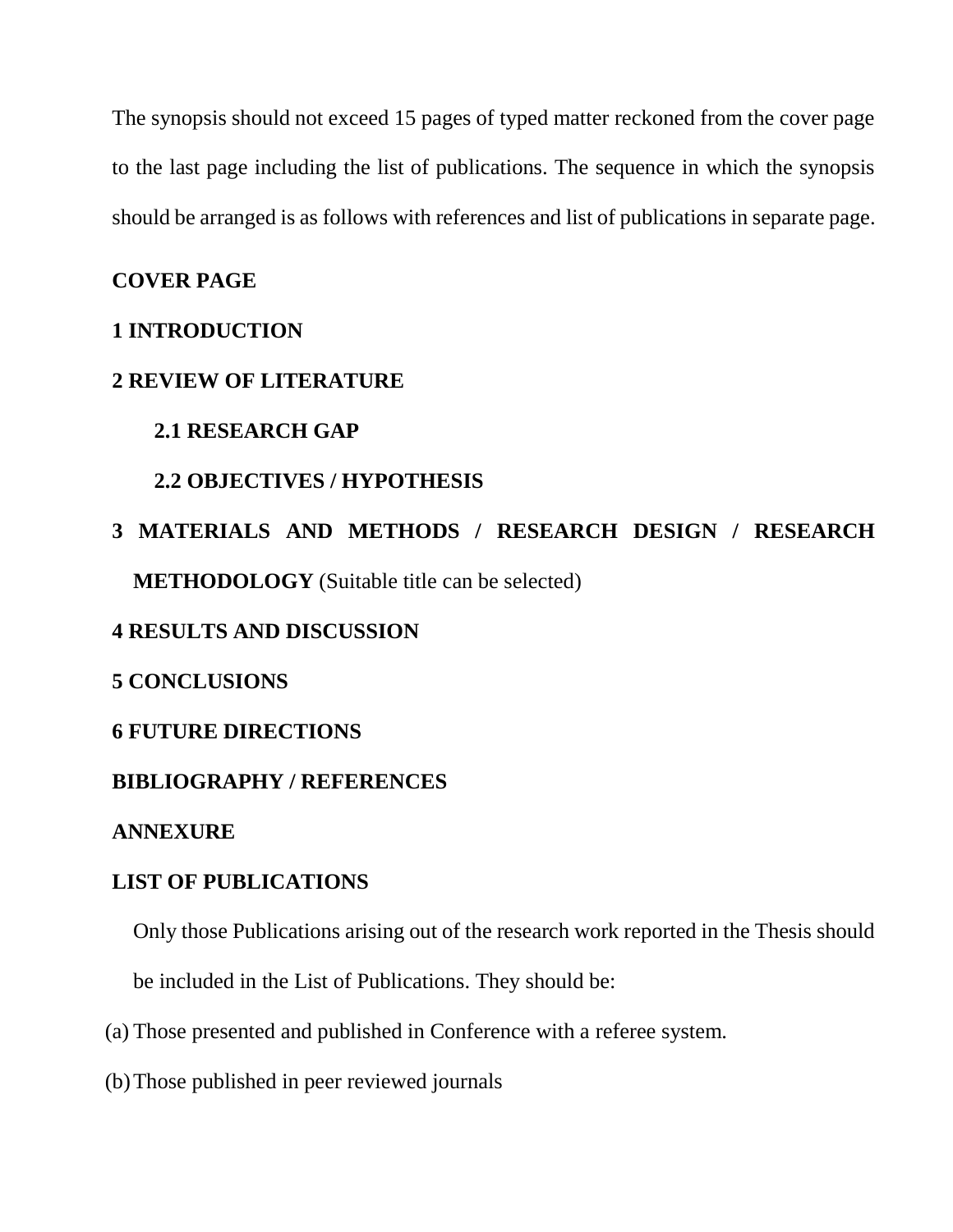The format of the list of Publications will be same as in References.

#### **ADDITIONAL INSTRUCTIO**NS

The pages will be standard A4 paper. The pages should have the following margins:

| Top edge    | 35mm             |
|-------------|------------------|
| Bottom edge | 30 <sub>mm</sub> |
| Left side   | 40 <sub>mm</sub> |
| Right side  | $25$ mm          |

- One and a half line spacing should be used for typing the general text
- The general text shall be typed in font style Times New Roman and font size 13.
- One or two tables/figure/photographs/maps may be included at appropriate places in the text and they should conform to the margin specifications
- All page numbers should be typed on the upper right hand corner 20 mm from the top with the last digit aligned with the right side margin.
- A sample figure



**Figure 1.1: Modern electronic microscope**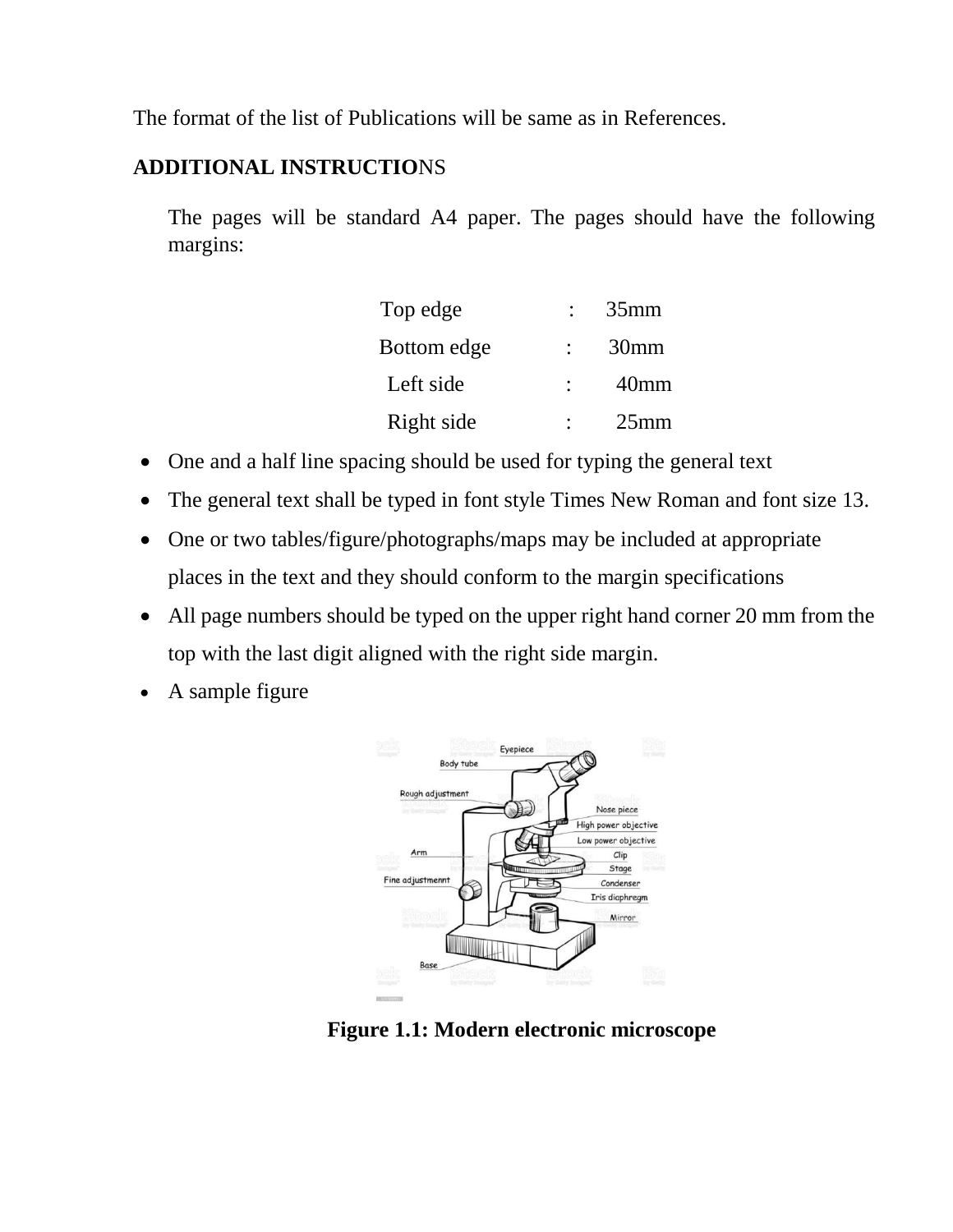#### • A sample table

| Factor          | Prefix | Symbol | Examples                                                                                                            |
|-----------------|--------|--------|---------------------------------------------------------------------------------------------------------------------|
| 10 <sup>9</sup> | giga   | G      | 1 Gm = 1 gigameter = 109 m<br>$1$ Gb = 1 gigabyte = $109$ bytes                                                     |
| 10 <sup>6</sup> | mega   | М      | $1$ Mm = 1 megameter = $106$ m<br>1 Mb = 1 megabyte = 10 <sup>e</sup> bytes                                         |
| 10 <sup>3</sup> | kilo   | Κ      | $1$ Km = 1 kilometer = $103$ m<br>1 Kg = 1 kilogram = 103 g                                                         |
| $10 - 1$        | deci   | d      | $1 dm = 1 decimeter = 0.1 m$                                                                                        |
| $10-2$          | centi  | C      | $1 \text{ cm} = 1 \text{ centimeter} = 0.01 \text{ m}$                                                              |
| $10-3$          | milli  | m      | $1 \text{ mg} = 1 \text{ milligram} = 0.001 \text{ g}$<br>$1 \text{ ms} = 1 \text{ milliseconds} = 0.001 \text{ s}$ |
| $10 - 6$        | micro  | μ      | $1 \mu m = 1$ micrometer = $10-6$ m<br>$1\mu s = 1$ microsecond = $10\text{-}8$ s                                   |
| $10 - 9$        | nano   | n      | 1 ns = 1 nanosecond= $109$ s                                                                                        |
| $10-12$         | pico   | р      | $1 \text{ pg} = 1 \text{ picogram} = 10.12 \text{ g}$                                                               |

#### **Table 1.1: Common SI and Metric Prefixes**

#### **BIBLIOGRAPHY / REFERENCES**

#### **JOURNAL ARTICLE: WITH SINGLE AUTHOR**

Waldron, S. (2008). Generalized Welch bound equality sequences are tight frames. *IEEE Transactions on Information Theory*., 49(9), 2307 – 2309.

*Parenthetical citation*: (Waldron, 2008) *Narrative citation*: Waldron (2008)

#### **JOURNAL ARTICLE: WITH TWO AUTHORS**

Habeeb, M., & Sugumaran, A. (2022). Strategies of cell signaling and critical focus on etiology of hepatocellular carcinoma. *Biointerface Research in Applied Chemistry*, 12(4), 5187-5198. doi:10.33263/BRIAC124.51875198

*Parenthetical citation*: (Habeeb & Sugumaran, 2019) *Narrative citation*: Habeeb & Sugumaran (2019)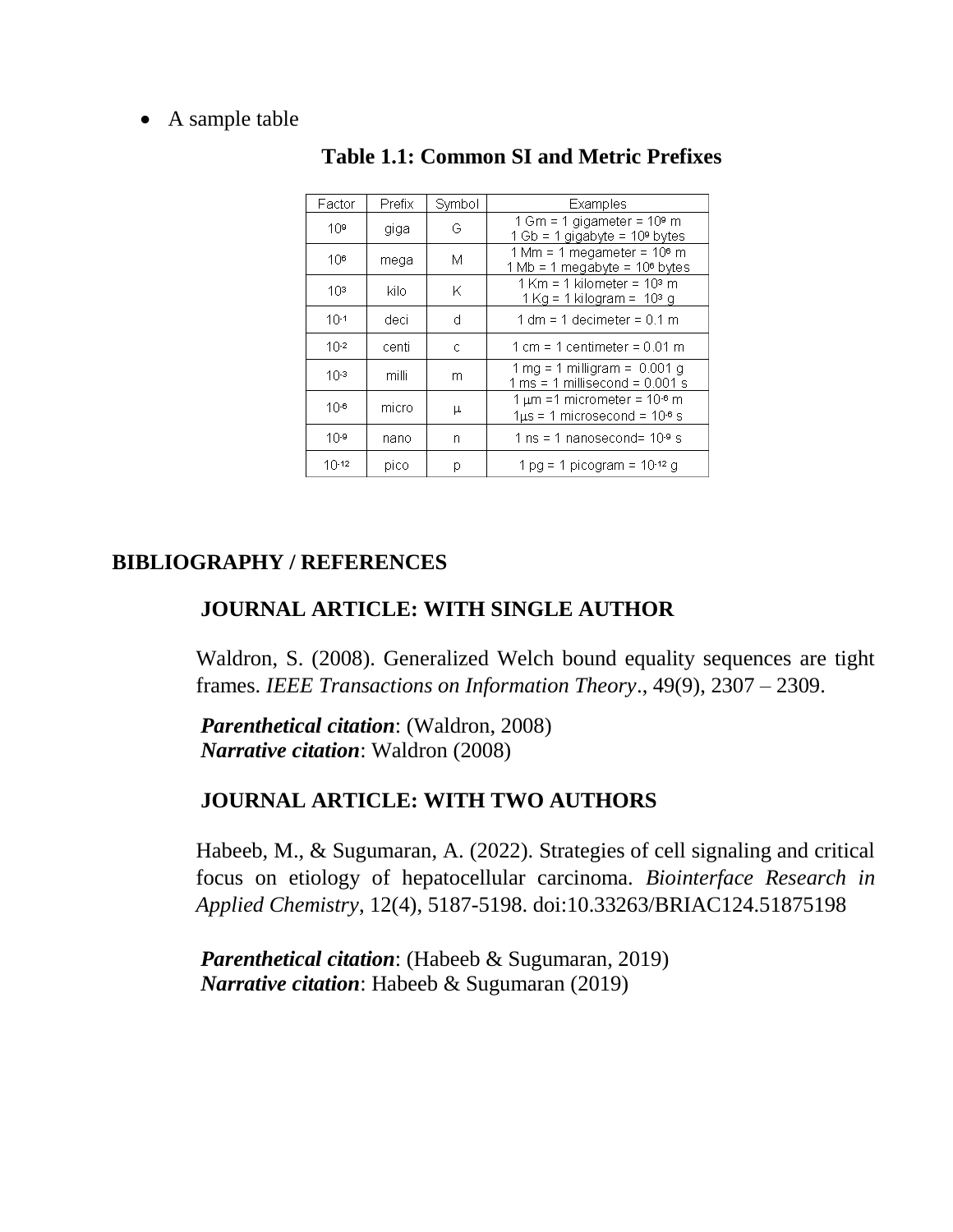#### **JOURNAL ARTICLE: WITH MORE THAN TWO AUTHORS**

Grady, J. S., Her, M., Moreno, G., Perez, C., & Yelinek, J. (2019). Emotions in storybooks: A comparison of storybooks that represent ethnic and racial groups in the United States. *Psychology of Popular Media Culture*, *8*(3), 207– 217. <https://doi.org/10.1037/ppm0000185>

*Parenthetical citation*: (Grady et al., 2019) *Narrative citation*: Grady et al. (2019)

#### **JOURNAL ARTICLE WITH AN ARTICLE NUMBER**

Jerrentrup, A., Mueller, T., Glowalla, U., Herder, M., Henrichs, N., Neubauer, A., & Schaefer, J. R. (2018). Teaching medicine with the help of "Dr. House." *PLoS ONE*, *13*(3), Articlee0193972.

*Parenthetical citation*: (Jerrentrup et al., 2018) *Narrative citation*: Jerrentrup et al. (2018)

#### **REFERENCE TO CONFERENCE PAPERS, PAPERS IN COMPILED CONFERENCE PROCEEDINGS:**

Datta, A., Yadav, O. K., Singh, Y., Sountharrajan, S., Karthiga, M., & Suganya, E. (2021). Real-time face swapping system using OpenCV. Paper presented at the Proceedings of the 3rd International Conference on Inventive Research in Computing Applications, ICIRCA 2021, 1081-1086. doi:10.1109/ICIRCA51532.2021.9545010

*Parenthetical citation*: (Datta et al., 2021) *Narrative citation*: Datta et al. (2021)